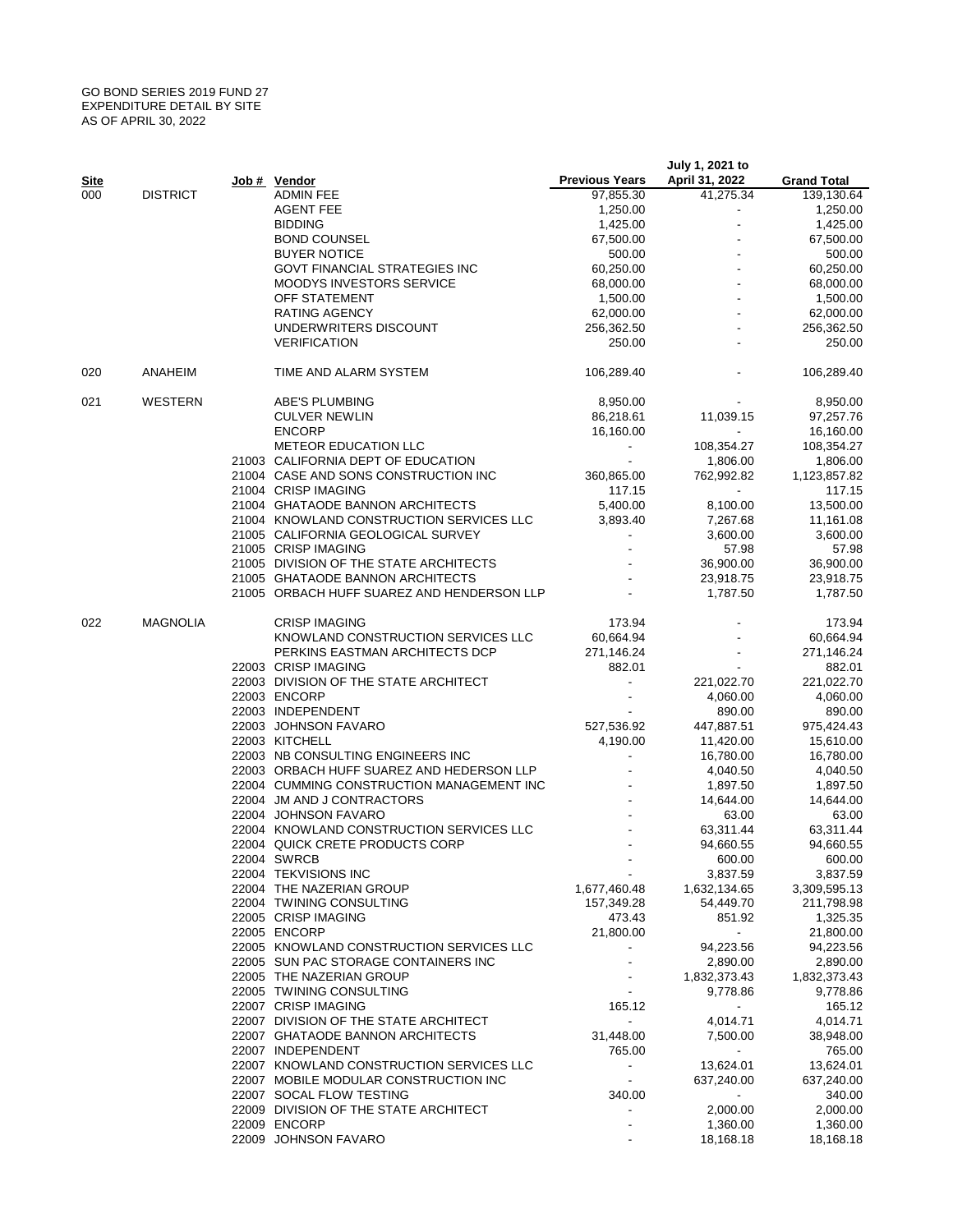|     |                   | 22009 TWINING CONSULTING                                               |                          | 8,988.30                    | 8,988.30                 |
|-----|-------------------|------------------------------------------------------------------------|--------------------------|-----------------------------|--------------------------|
| 023 | SAVANNA           | 23003 CRISP IMAGING                                                    |                          | 197.18                      | 197.18                   |
|     |                   | 23003 PERKINS EASTMAN ARCHITECTS DCP                                   | 7,347.00                 | (7,347.00)                  |                          |
|     |                   | 23003 QUICK CRETE PRODUCTS CORP                                        | $\blacksquare$           | 3,318.70                    | 3,318.70                 |
| 025 | KATELLA           | 25005 DIVISION OF THE STATE ARCHIECT                                   |                          | 3,912.50                    | 3,912.50                 |
| 028 | <b>CYPRESS</b>    | 28001 WOLVERINE FENCE COMPANY INC                                      | 6,500.00                 | $\overline{\phantom{a}}$    | 6,500.00                 |
| 032 | <b>ORANGEVIEW</b> | <b>CULVER NEWLIN</b>                                                   |                          | 42,479.69                   | 42,479.69                |
|     |                   | 32005 TIME AND ALARM                                                   |                          | 53,312.31                   | 53,312.31                |
| 035 | DALE              | <b>COMPLETE OFFICE OF CA</b>                                           |                          | 251.92                      | 251.92                   |
|     |                   | <b>CULVER NEWLIN</b>                                                   |                          | 280.15                      | 280.15                   |
|     |                   | <b>CUMMING CONSTRUCTION MANAGEMENT INC</b>                             | 80,190.00                | $\sim$                      | 80,190.00                |
|     |                   | KNOWLAND CONSTRUCTION SERVICES LLC<br><b>RMA GROUP</b>                 | 28,061.32<br>152,631.31  | $\blacksquare$<br>12,450.31 | 28,061.32<br>165,081.62  |
|     |                   | 35001 CITY OF ANAHEIM                                                  | $\sim$                   | 6,720.79                    | 6,720.79                 |
|     |                   | 35001 CONTAINER ALLIANCE                                               | 838.08                   | $\blacksquare$              | 838.08                   |
|     |                   | 35001 CUMMING CONSTRUCTION MANAGEMENT INC                              | $\sim$                   | 116,160.00                  | 116,160.00               |
|     |                   | 35001 GHATAODE BANNON ARCHITECTS                                       | 54,304.06                | 53,315.89                   | 107,619.95               |
|     |                   | 35001 GOLDEN STATE PAVING CO INC                                       |                          | 9,477.00                    | 9,477.00                 |
|     |                   | 35001 HCI SYSTEMS INC                                                  |                          | 2,903.53                    | 2,903.53                 |
|     |                   | 35001 ICS SERVICE CO                                                   |                          | 860.00                      | 860.00                   |
|     |                   | 35001 JM AND J CONTRACTORS<br>35001 KNOWLAND CONSTRUCTION SERVICES LLC |                          | 1,450.00<br>30,989.44       | 1,450.00<br>30,989.44    |
|     |                   | 35001 MANUFACTURES BANK                                                | 129,692.44               | 17,342.43                   | 147,034.87               |
|     |                   | 35001 MOVER SERVICES INC                                               |                          | 10,417.50                   | 10,417.50                |
|     |                   | 35001 PINNER CONSTRUCTION CO INC                                       | 2,027,377.92             | 374,621.41                  | 2,401,999.33             |
|     |                   | 35001 TWINING CONSULTING                                               |                          | 23,931.25                   | 23,931.25                |
|     |                   | 35004 HCI SYSTEMS INC                                                  |                          | 945.00                      | 945.00                   |
| 037 | <b>SYCAMORE</b>   | AT&T                                                                   |                          | 1,319.04                    | 1,319.04                 |
|     |                   | <b>CULVER NEWLIN</b>                                                   | 53,384.89                | $\overline{\phantom{a}}$    | 53,384.89                |
|     |                   | CUMMING CONSTRUCTION MANAGEMENT INC                                    | 78,571.25                |                             | 78,571.25                |
|     |                   | <b>ENCORP</b>                                                          | 10,639.00                |                             | 10,639.00                |
|     |                   | PAYROLL<br>SEHI COMPUTER PRODUCTS INC                                  | 157.63<br>678.83         | 0.49<br>9,104.88            | 158.12<br>9,783.71       |
|     |                   | VITAL INSPECTION SERVICES INC                                          | 28,860.00                | $\blacksquare$              | 28,860.00                |
|     |                   | 37004 ARMSTRONG & BROTHERS                                             | 2,701.38                 | 2,000.00                    | 4,701.38                 |
|     |                   | 37004 ARROW SERVICES INC                                               | $\sim$                   | 1,427.40                    | 1,427.40                 |
|     |                   | 37004 AT&T                                                             |                          | 11,728.40                   | 11,728.40                |
|     |                   | 37004 CITY OF ANAHEIM                                                  | 38,294.38                | 10,242.21                   | 48,536.59                |
|     |                   | 37004 CONTAINER ALLIANCE                                               | $\sim$                   | 1,287.36                    | 1,287.36                 |
|     |                   | 37004 CRISP IMAGING                                                    | 87.39                    | $\blacksquare$              | 87.39                    |
|     |                   | 37004 CULVER NEWLIN<br>37004 CUMMING CONSTRUCTION MANAGEMENT INC       | $\sim$                   | 4,143.53                    | 4,143.53<br>182,646.25   |
|     |                   | 37004 JM AND J CONTRACTORS                                             |                          | 182,646.25<br>14,160.00     | 14,160.00                |
|     |                   | 37004 MILLER CONSTRUCTION                                              | 2,014,347.35             | 4,776,336.64                | 6,790,683.99             |
|     |                   | 37004 MOVER SERVICES INC                                               |                          | 3,510.00                    | 3,510.00                 |
|     |                   | 37004 PERKINS EASTMAN ARCHITECTS DCP                                   | 99,770.80                | (74,828.10)                 | 24,942.70                |
|     |                   | 37004 QUICK CRETE PRODUCTS CORP                                        |                          | 84,396.29                   | 84,396.29                |
|     |                   | 37004 SWRCB                                                            | $\overline{\phantom{a}}$ | 964.00                      | 964.00                   |
|     |                   | 37004 TWINING CONSULTING                                               | 33,789.96                | 49,814.12                   | 83,604.08                |
|     |                   | 37004 VITAL INSPECTION SERVICES INC<br>37005 INDEPENDENT               |                          | 119,244.00<br>424.50        | 119,244.00<br>424.50     |
| 038 | BALL              | <b>CULVER NEWLIN</b>                                                   |                          | 58,761.41                   | 58,761.41                |
|     |                   | <b>ENCORP</b>                                                          | 15,548.00                | $\overline{\phantom{a}}$    | 15,548.00                |
|     |                   | PAYROLL                                                                | 102.45                   | 89.07                       | 191.52                   |
|     |                   | SEHI COMPUTER PRODUCTS INC                                             | 475.17                   | 7,283.90                    | 7,759.07                 |
|     |                   | 38005 CULVER NEWLIN                                                    | $\sim$                   | 5,593.66                    | 5,593.66                 |
|     |                   | 38005 CUMMING CONSTRUCTION MANAGEMENT INC                              | 83,201.25                | 175,436.25                  | 258,637.50               |
|     |                   | 38005 GINNELLI ELECTRIC INC.                                           |                          | 816.00                      | 816.00                   |
|     |                   | 38005 HAULAWAY STORAGE CONTAINERS INC.<br>38005 JM AND J CONTRCTORS    | 390.00                   | 840.00                      | 1,230.00                 |
|     |                   | 38005 MILLER CONSTRUCTION                                              | 2,346,347.37             | 7,125.00<br>2,269,913.71    | 7,125.00<br>4,616,261.08 |
|     |                   | 38005 MOVERS SERVICES INC                                              |                          | 1,417.50                    | 1,417.50                 |
|     |                   | 38005 PERKINS EASTMAN ARCHITECTS DCP                                   | 58,876.70                | (44, 157.52)                | 14,719.18                |
|     |                   | 38005 QUICK CRETE PRODUCTS CORP                                        |                          | 17,993.18                   | 17,993.18                |
|     |                   | 38005 SWRCB                                                            |                          | 808.00                      | 808.00                   |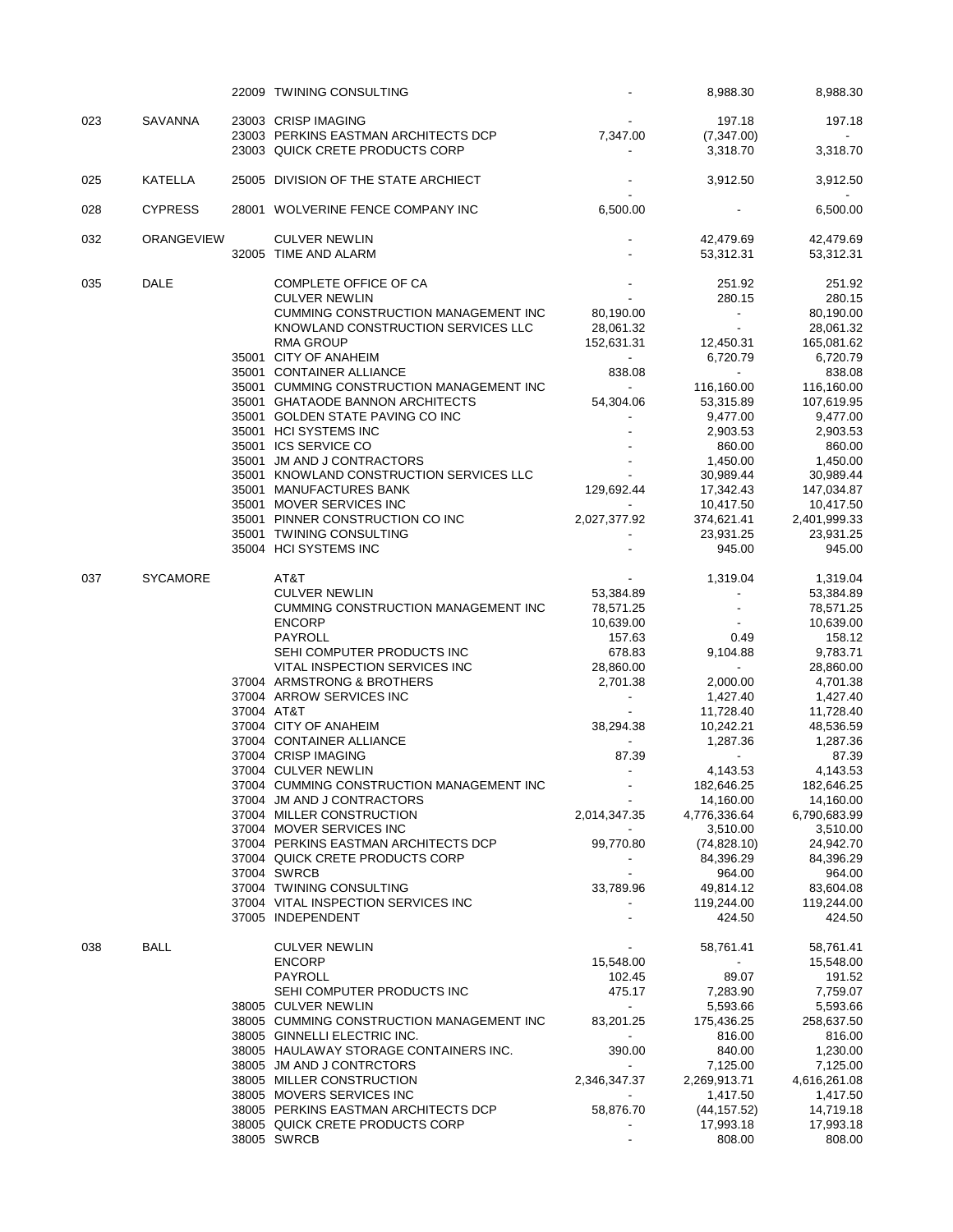| <b>GRAND TOTAL</b> |                 |       | 11,768,352.22                       | 15.367.776.96 | 27,136,129.18 |            |
|--------------------|-----------------|-------|-------------------------------------|---------------|---------------|------------|
|                    |                 |       | KNOWLAND CONSTRUCTION SERVICES LLC  | 1,917.86      | 3,254.24      | 5,172.10   |
|                    |                 |       | <b>GHATAODE BANNON ARCHITECTS</b>   | 11.580.33     | 6.163.72      | 17.744.05  |
| 061                | <b>POLARIS</b>  |       | CUMMING CONSTRUCTION MANAGEMENT INC |               | 6.200.00      | 6.200.00   |
|                    |                 |       | PAYROLL                             | 95.52         | 408.582.43    | 408.677.95 |
|                    |                 |       | <b>GHATAODE BANNON ARCHITECTS</b>   | 10.540.00     |               | 10.540.00  |
| 056                | <b>DISTRICT</b> |       | <b>CRISP IMAGING</b>                | 921.58        | 2.901.69      | 3,823.27   |
|                    |                 | 50012 | <b>INDEPENDENT</b>                  |               | 765.00        | 765.00     |
|                    |                 | 50001 | CUMMING CONSTRUCTION MANAGEMENT INC | 186.200.00    | 358.197.50    | 544,397.50 |
| 050                | <b>DISTRICT</b> |       | <b>HCI SYSTEMS INC</b>              | 179,600.37    | (179,600.37)  |            |
|                    |                 | 38005 | VITAL INSPECTION SERVICES INC       | 29.940.00     | 56.334.00     | 86.274.00  |
|                    |                 | 38005 | <b>TWINING CONSULTING</b>           | 35.208.91     | 35.335.98     | 70,544.89  |
|                    |                 |       |                                     |               |               |            |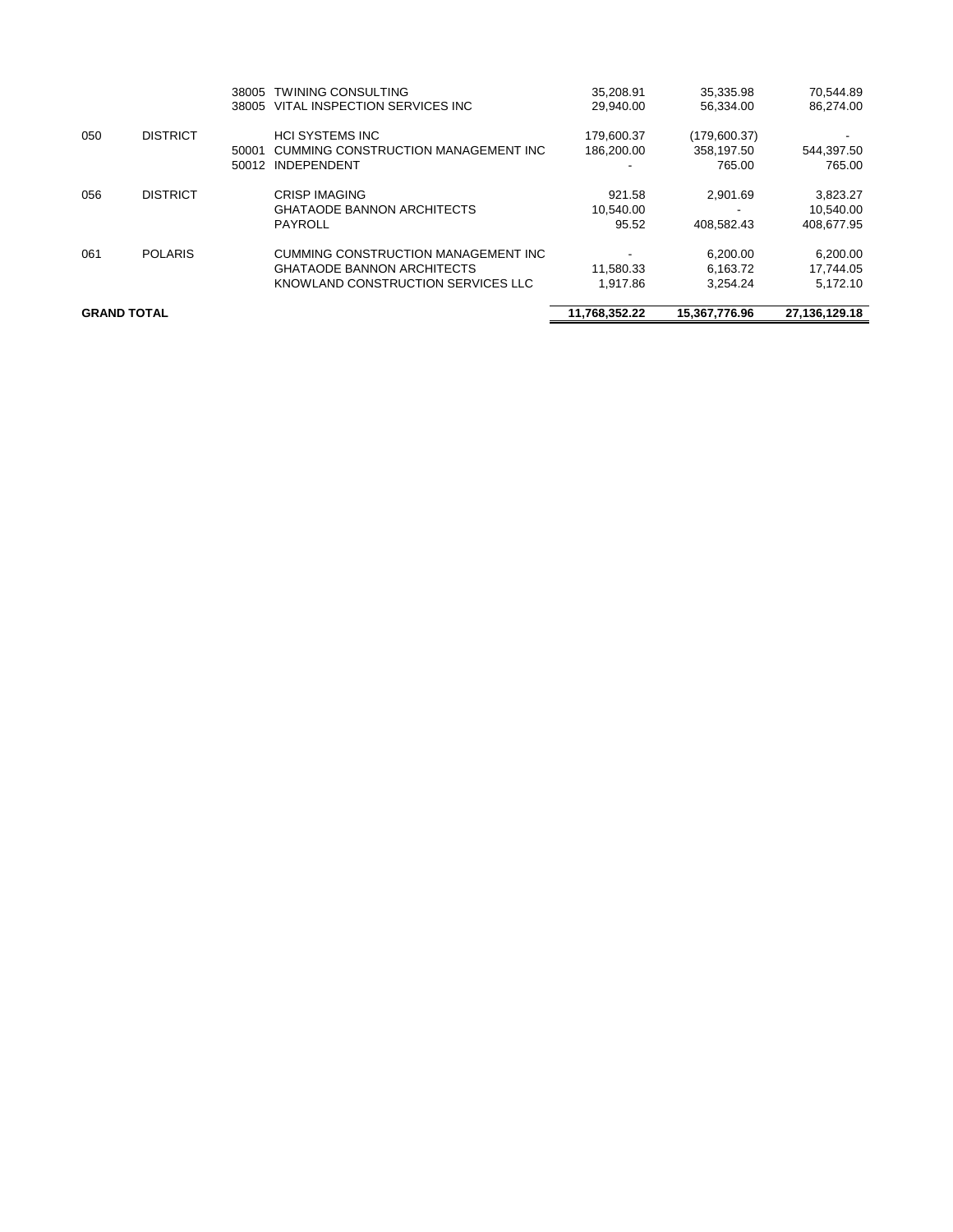## **MEASURE H FUND 27 INCOME STATEMENT**

As of April 30, 2022

| <b>Object Name</b>                   | <b>Previous Years</b> | July 1, 2021 to<br>April 30, 2022 | <b>Grand Total</b> |
|--------------------------------------|-----------------------|-----------------------------------|--------------------|
| 8660 - INTEREST                      | 1,987,220.85          | 327,044.13                        | 2,314,264.98       |
| 8662 - NET CHANGES IN INVESTMENTS    | 179,538.32            | (179, 538.32)                     |                    |
| 8951 - PROCEEDS FROM SALE OF BONDS   | 102,545,000.00        |                                   | 102,545,000.00     |
| <b>TOTAL INCOME</b>                  | 104,711,759.17        | 147,505.81                        | 104,859,264.98     |
| 2211 - CUSTODIAN - SUBSTITUTE        |                       | 80.24                             | 80.24              |
| 2235 - MAINTENANCE/OPERATIONS OT     | 235.73                |                                   | 235.73             |
| 2316 - ASSISTANT DIR MAINT/FAC       |                       | 94,130.28                         | 94,130.28          |
| 2335 - PROJECT MANAGER               | 72.90                 | 21,380.70                         | 21,453.60          |
| 2337 - DIRECTOR - CAPITAL PROJECTS   |                       | 24,181.98                         | 24,181.98          |
| 2352 - CONSTRUCTION SERVICES ADMIN   |                       | 97,273.53                         | 97,273.53          |
| 2375 - EXECUTIVE DIR/FAC/M&O         |                       | 39,167.07                         | 39,167.07          |
| 3202 - PERS-CLASSIFIED               | 15.09                 | 62,802.21                         | 62,817.30          |
| 3314 - MEDICARE, CLASSIFIED          | 4.48                  | 4,014.39                          | 4,018.87           |
| 3356 - OASDI, CLASSIFIED             | 19.14                 | 16,365.57                         | 16,384.71          |
| 3402 - HEALTH & WELFARE-CLASSIFIED   |                       | 40,938.54                         | 40,938.54          |
| 3502 - SUI-CLASSIFIED                | 0.16                  | 1,374.46                          | 1,374.62           |
| 3602 - WORKERS'COMP-CLASSIFIED       | 8.10                  | 6,963.02                          | 6,971.12           |
| 4310 - INSTRUCTIONAL MATL & SUPPLIES | 27,830.75             | 116,794.49                        | 144,625.24         |
| 4347 - OPERATIONS SUPPLIES - MISC    |                       | 251.92                            | 251.92             |
| 4410 - EQUIPMENT - NON-CAPITALIZED   | 111,772.75            | 221,958.20                        | 333,730.95         |
| 5215 - STIPENDS/TCHRS TRNG PROGRAMS  |                       | 1,787.50                          | 1,787.50           |
| 5840 - INTEREST EXPENSE              | 97,855.30             | 41,275.34                         | 139,130.64         |
| 5880 - OTHER OPERATING EXPENSES      | 519,037.50            |                                   | 519,037.50         |
| 6165 - SITE CONSTRUCTION             | 3,841,030.84          | 2,033,772.67                      | 5,874,803.51       |
| 6210 - PLANNING - DSA PLAN CHECK FEE |                       | 263,835.20                        | 263,835.20         |
| 6212 - PLANNING - ARCHITECT PLAN FEE | 1,046,502.05          | 448,001.43                        | 1,494,503.48       |
| 6213 - PLANNING-COMMISSIONING        | 4,190.00              | 11,420.00                         | 15,610.00          |
| 6215 - PLANNING-CEQA                 |                       | 4,040.50                          | 4,040.50           |
| 6220 - PLANNING - CDE PLAN CHECK FEE |                       | 1,806.00                          | 1,806.00           |
| 6222 - PLANNING - AGENCY FEES        | 40,995.76             | 25,858.00                         | 66,853.76          |
| 6241 - REPROGRAPHICS/IMAGING         | 2,655.50              | 3,753.61                          | 6,409.11           |
| 6250 - PLANNING - TESTING            | 64,147.00             | 5,420.00                          | 69,567.00          |
| 6252 - PLANNING - BID ADVERTISING    |                       | 2,079.50                          | 2,079.50           |
| 6270 - MAIN BUILDING CONTRACTOR      | 4,910,110.09          | 9,462,016.23                      | 14,372,126.32      |
| 6273 - PROGRAM/PROJECT MGMT FEES     | 428,162.50            | 840,537.50                        | 1,268,700.00       |
| 6274 - CONSTRUCTION - OTHER COSTS    | 1,228.08              | 74,477.13                         | 75,705.21          |
| 6276 - INTERIM HOUSING               | 32,718.12             | 682,848.70                        | 715,566.82         |
| 6290 - CONSTRUCTION - TESTS          | 378,979.46            | 194,748.52                        | 573,727.98         |
| 6291 - CONSTRUCTION - INSPECTION     | 153,337.52            | 355, 157.36                       | 508,494.88         |
| 6413 - TECHNOLOGY - NETWORKING       | 1,154.00              | 16,388.78                         | 17,542.78          |
| 6445 - FURNITURE - OTHER             |                       | 94,660.55                         | 94,660.55          |
| 6460 - EQUIPMENT - AUDIO/VISUAL      | 106,289.40            | 56,215.84                         | 162,505.24         |
| <b>TOTAL EXPENDITURES</b>            | 11,768,352.22         | 15,367,776.96                     | 27,136,129.18      |